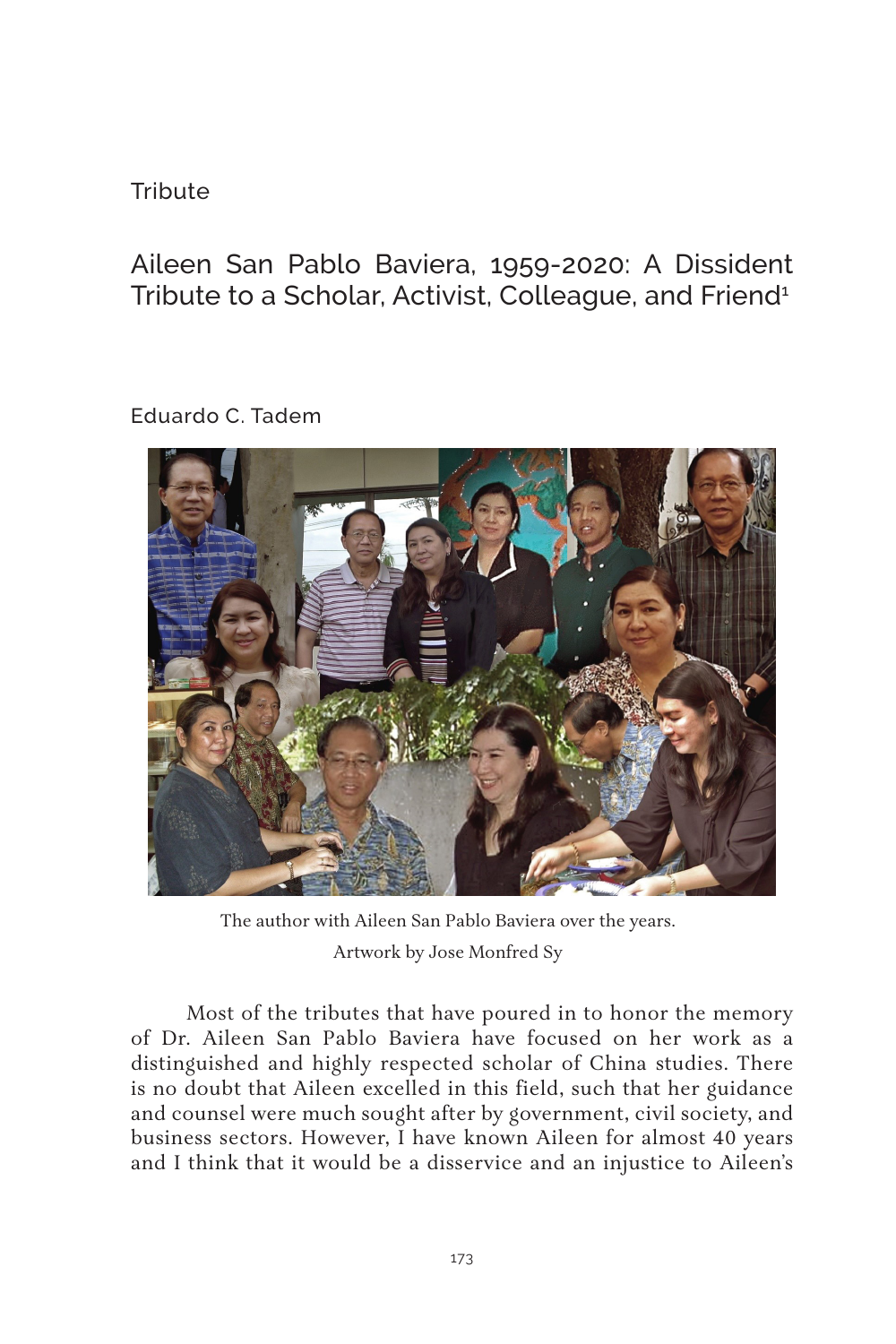memory if she were to be typecast and profiled only as a China expert, or in the pedestrian designation of being a "Sinologist" or worse, a "China watcher."

While China studies was her forte, Aileen went beyond singlecountry confines in her research interests, her numerous publications, the university courses she taught, and in her public engagements with civil society and government. And even while working on China, it was not exclusively the strategic geopolitical aspect that consumed her interest, but rather a more holistic and richer examination of a country and its peoples.

This tribute to Aileen S.P. Baviera is my own personal reflection on her life and work, coupled with stories shared by common friends and colleagues. It does not encompass the entirety of her lifelong achievements particularly on subject matters that are beyond my academic and intellectual milieu.2

## Student Activist

In the 1970s, the martial law regime of the dictator Ferdinand Marcos was at the height of its repressive and conjugal rule. Aileen San Pablo was a B.S. Foreign Service student at the University of the Philippines (UP) Diliman where she, amidst social unrest, became an activist and eventually joined an underground radical left-wing organization affiliated with the Communist Party of the Philippines-National Democratic Front (CPP-NDF), which conducted protest campaigns and mobilized against the regime. She was also president of the UP Political Science Students Association (SAPUL) and a respected student mass leader. Her revolutionary engagement was mainly above ground and legal; she was instrumental in the successful struggle to restore the University Student Council and the student paper, *The Philippine Collegian*, both of which had been suspended by the regime. At the same time, to support her studies, she worked as a receptionist for the famous Anito Lodge chain of motels owned by Angelo King.

Aileen graduated cum laude from UP Diliman in 1979 and immediately began her M.A. in Asian Studies at the same university. She joined the Foreign Service Institute (FSI) of the Department of Foreign Affairs in 1980 as a training officer. At the same time, she took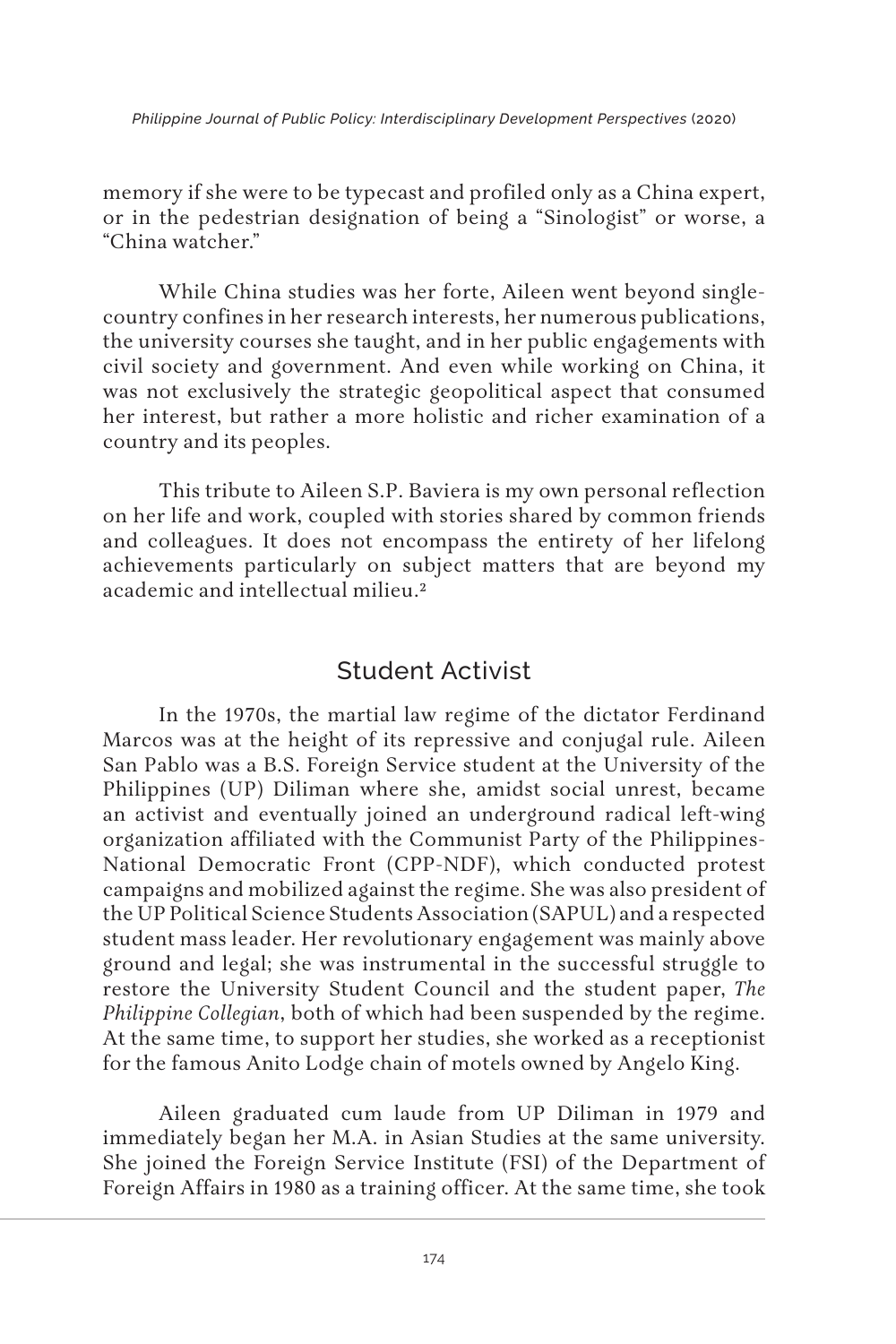advantage of a free Mandarin language course which FSI offered. In 1981, she applied for and won a fellowship to do a two-year language program at the Beijing Language Institute and to take courses in Chinese history at Beijing University in China.

# First China Trip

Aileen's departure for China was initially compromised when her passport application was rejected by the Department of Foreign Affairs (DFA). It appeared that a dossier on her student activist days was on file at the National Intelligence Services Agency (NISA). Her FSI supervisors, however, vouched for her and a friend's fraternity links with a Malacañang official resulted in her eventually securing her passport.

In an interview with a former comrade of Aileen, it was disclosed that Aileen's first China sojourn somehow tied in with her revolutionary work, as she had, by this time, been working under the newly formed and fledging International Liaison and Research Section of the CPP-NDF. Her designated liaison/political officer was Jorge Baviera who was already a ranking party cadre and was treated as a very important person by his comrades. Jorge was also a competent musician and played vocalist in his own band. In his younger days, he had been the president of the Beatles Club of the Philippines. The now-iconic *Ibong Malaya* tapes of revolutionary protest songs was one of his projects. When Aileen was preparing for her trip to China, Jorge arranged, through a comrade, a meeting with her for a pre-departure briefing. He fell in love with the mestiza-looking Aileen but the 15 year age gap between the two momentarily derailed Jorge's attentions. Other comrades had to play matchmakers but Jorge's facility with music and singing did the rest to win Aileen's heart.

In China, Aileen's main party assignment was to examine closely the momentous events that had taken place with the fall of the "Gang of Four" (led by Mao Zedong's widow) and the subsequent return to power of the pragmatic Deng Xiaoping. The CPP-NDF was in the process of reevaluating its predominantly Maoist line but was suspicious of Deng's moves. Aileen's investigation of the situation led her to the conclusion that a specific Chinese road to socialism was taking place and she proposed that the CPP should renew fraternal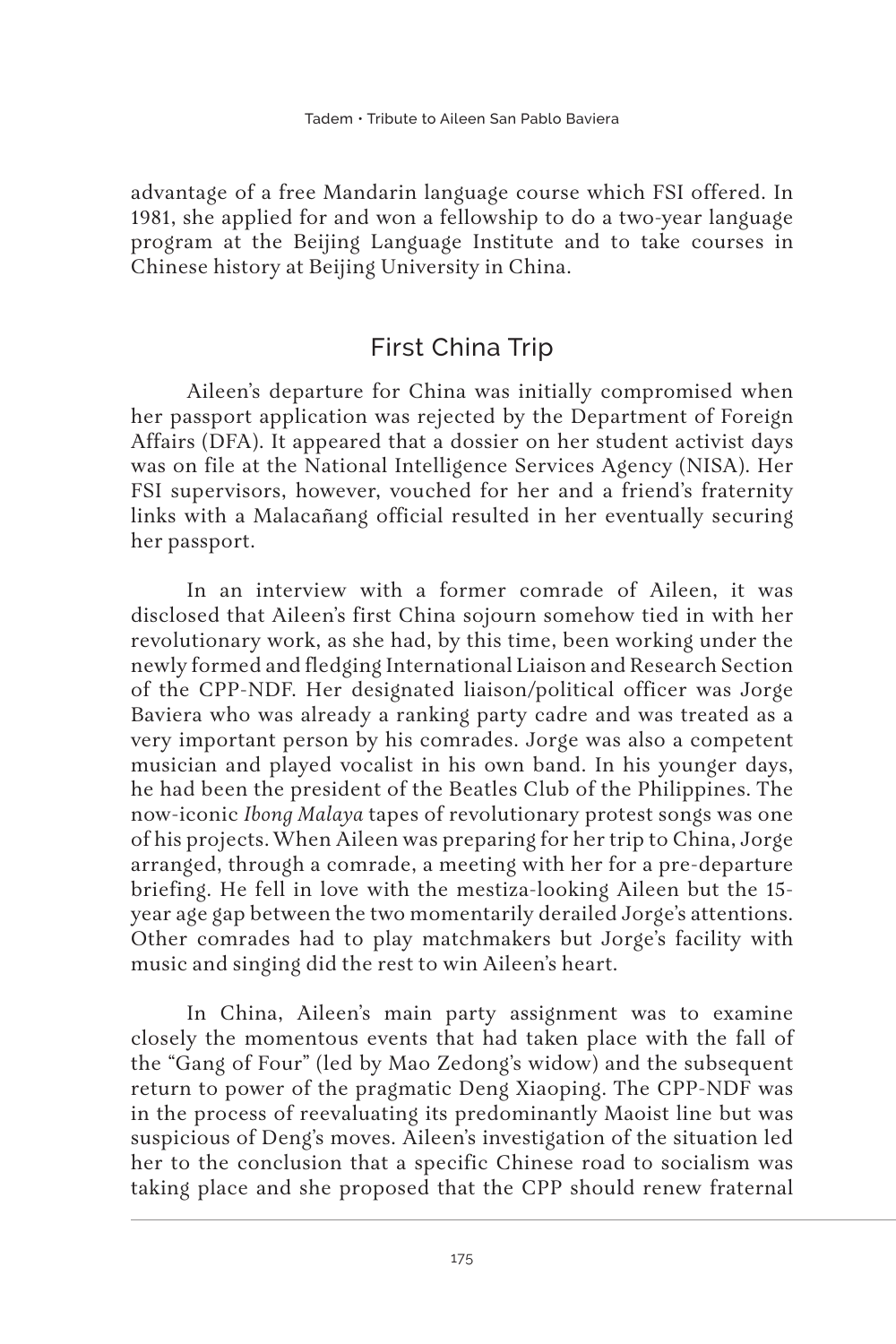relations with the Deng-led Chinese party. The Philippine leadership, however, took a hardline position that simply reaffirmed the political line of the "Gang of Four." This later contributed to a split within the movement.

Apart from her academic and language studies, Aileen also took the opportunity to work part-time at the *Chicago Tribune's* Beijing Bureau, which she says initiated her into the "serious study of China." And so she travelled all over the vast country, getting to know the various peoples of China and its different nationalities:

From the hot deserts in Xinjiang and Gansu to the grasslands of Inner Mongolia to icy Harbin and Heilongjiang. From Shanghai to visit the former "Paris of the East," to Tianjin for a taste of its famous dumplings, then to Buddhist temples floating in the clouds, and misty vegetable farms in Sichuan. To Shenzhen before it became Shenzhen, and to Pudong when it was but a vision. (San Pablo Baviera 2020)

# Academic Career

After being granted a diploma by the Beijing Language Institute in 1983, Aileen returned home to the Philippines, married Jorge, and gave birth in 1985 to their first child, Vita Amalya (Mayi). A second child, Mara Yasmin, was born a year later and the third, Jorge Vittorio (Bitoy), came in 1991. As part of the return-service condition of her fellowship, she went back to FSI as a training officer, researcher, and occasional instructor. In 1987, after having completed her M.A. studies with a thesis on "Rural Economic Reforms in China, 1979–1984," she left FSI and joined the faculty of the Department of Political Science of UP Diliman.

Surprisingly, she chose to teach Southeast Asian studies courses, probably realizing the need to broaden the scope of her academic scholarly work. In doing this, she risked earning the ire of a senior professor who regarded Southeast Asian studies as her "turf." But Aileen won this professor over by constantly deferring to her and seeking her advice on how to handle the Southeast Asian courses assigned for her to teach. Later, she started her Ph.D. in Political Science studies at UP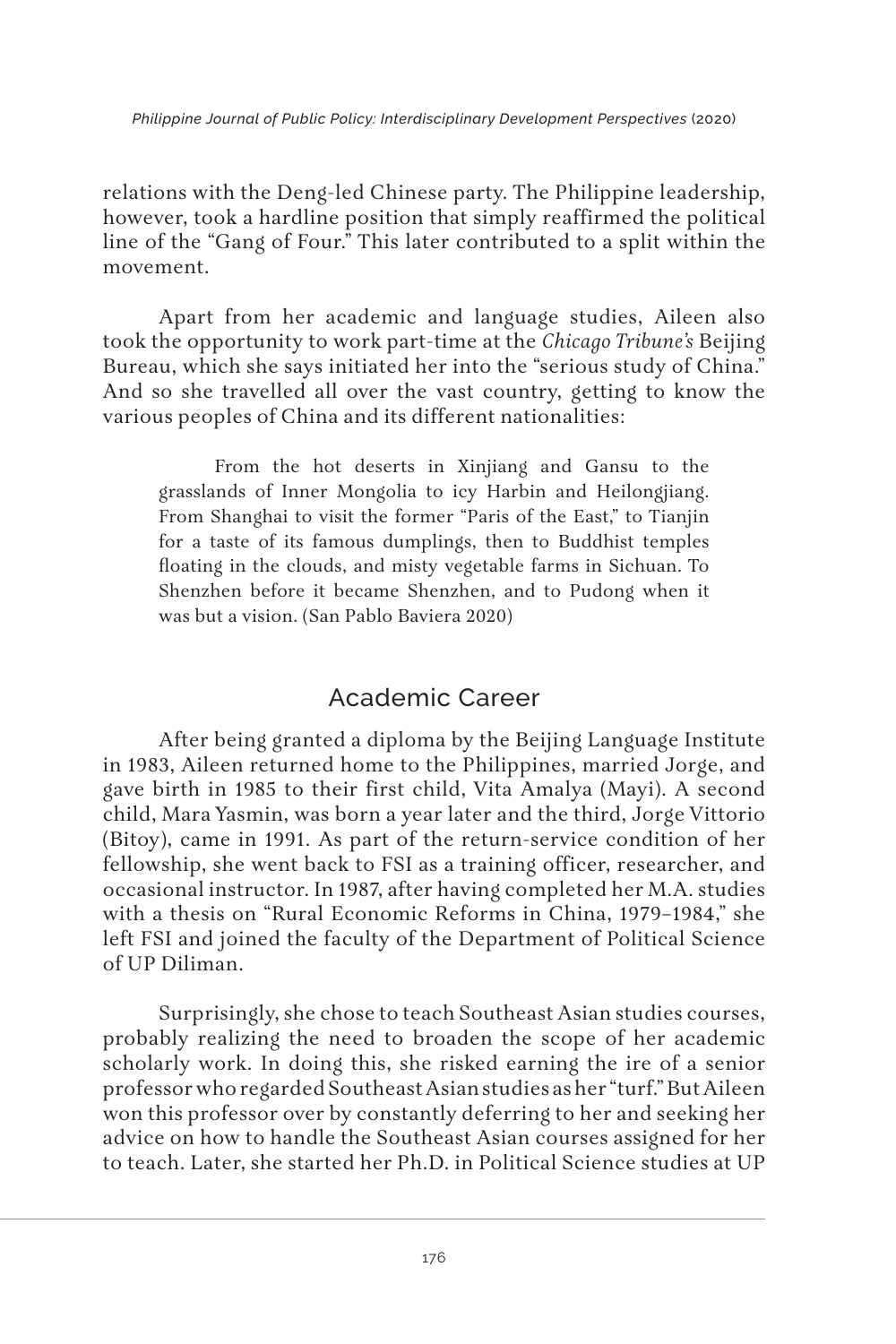Diliman which, after many fits and starts, she completed in 2003 with a dissertation on "Post-cold War China-ASEAN Relations: Exploring Worldview Convergences and Its Security Implications."

Aileen was now deeply interested in "international relations" as an academic discipline and was helping set up a consortium with like-minded faculty at UP Manila. This did not push through when she suddenly resigned from the UP Political Science faculty as she and Jorge prepared to relocate to Spain to continue with international solidarity work for the Philippine Left movement. For some reason, this plan was aborted. Returning once again to FSI in 1993, she was appointed to head its Center for International Relations and Strategic Studies while teaching political science part-time at the Ateneo de Manila University from 1996 to 1997.

# Civil Society Engagements

Aileen thereafter joined the Philippines-China Development Resource Center (PDRC) as its research coordinator and produced several works on the South China Sea (SCS) disputes, the Chinese in Metro Manila, food security in China and Southeast Asia, and state-civil society cooperation in rural Asia. She later became PDRC executive director from 1998 to 2001. An important project she initiated was a pioneering research and documentation of civil society anti-poverty initiatives in several rural areas in Asia which culminated in an international conference in 1998 and a publication in 2000 (see San Pablo Baviera and Militante 2002).

At this point, Aileen's main interest was on China's social and economic development and she appreciated Deng's economic reforms as an opening whereby "Chinese and Filipino civil society organizations (could) learn from each other … (both) being developing countries sharing many common problems" (San Pablo Baviera 2020). Accordingly, she established and strengthened linkages between Chinese and Filipino civil society organizations, including "training Chinese development workers in project management, and sending Filipino health workers for acupuncture training in Nanjing" (San Pablo Baviera 2020). These initiatives and interactions showed that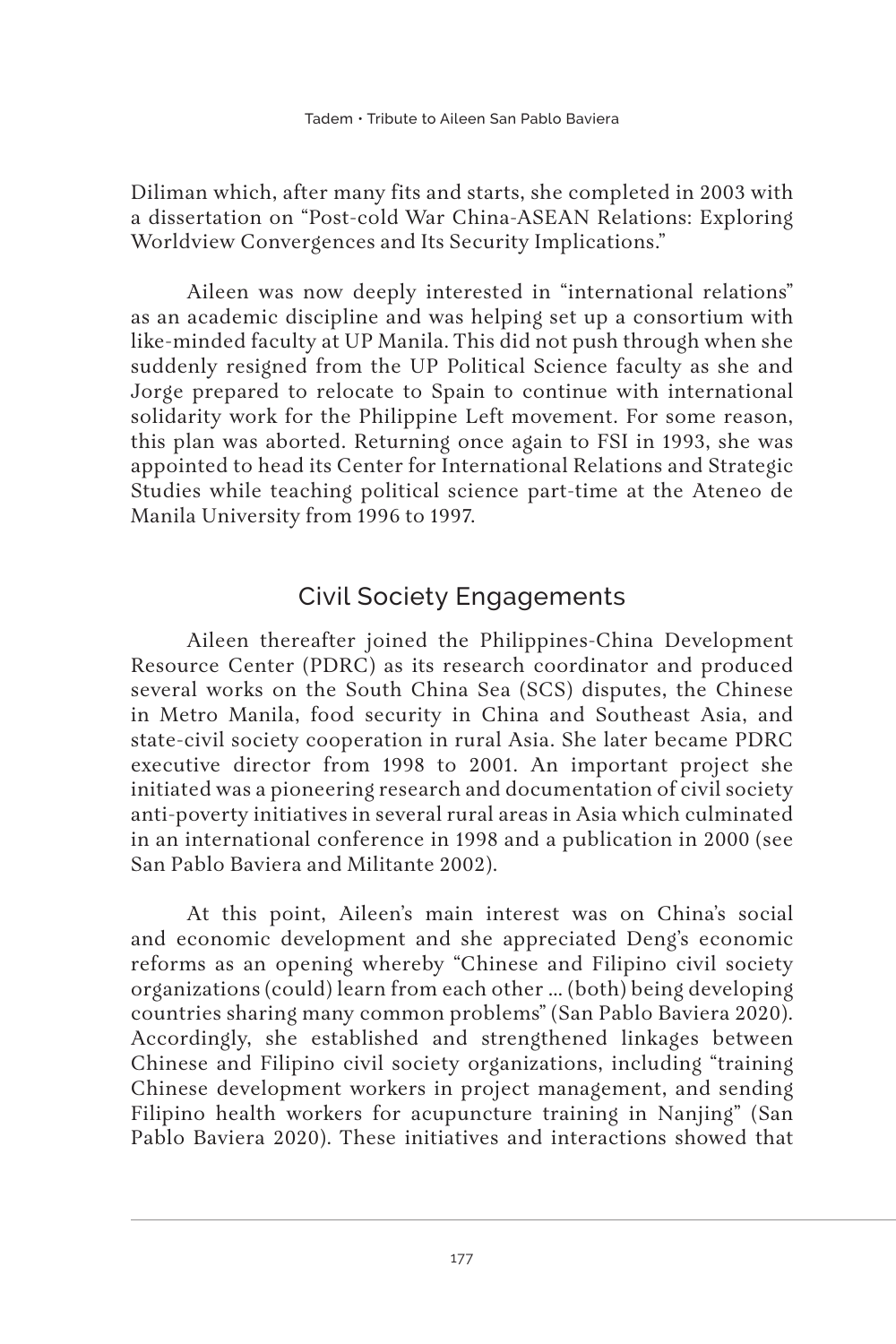Aileen was far from the typical "China watcher" who simply observed and wrote about another country from a distance.

As PDRC executive director, she proposed the expansion and broadening of the organization's mandate to encompass the Asian region as a whole, which would have necessitated a change of name. In this regard, Aileen drew up a proposal for setting up an Institute for Community in Asia (IFC-Asia) a nongovernmental organization that would be "dedicated to the promotion of human security, peace, and good governance" in the region (San Pablo Baviera 2001). Her proposal, however, was opposed by a senior PDRC official who wanted to maintain the status quo. Disheartened at this rejection, Aileen resigned from PDRC.

In the meantime, her foreign service career had reached an impasse when, due to policy disagreements with the new FSI Director, she took an indefinite leave. Anxious to resume her academic career, Aileen was encouraged by a close friend, Dr. Teresa Encarnacion Tadem, to apply for a full-time teaching position at the UP Asian Center, a graduate studies institution for Asian Studies and Philippine Studies. She did so in 1998 and was accepted at the same time as myself as I was leaving my faculty position at UP Manila. While the Asian Center recommended us both for the rank of Associate Professor, the UP administration downgraded us to Assistant Professor. After an urgent appeal for consideration that was strongly endorsed by then Asian Center Dean Armando Malay Jr., we were both finally appointed to the rank of Associate Professor.

### Scholarly Works

As an Asian Studies faculty, Aileen taught a diverse range of courses that went beyond her China studies background including Asian security issues, Southeast Asian international relations, Association of Southeast Asian Nations (ASEAN) studies, Asian regionalism, Philippine foreign relations and policy, and research methods. She also researched and published extensively, producing an impressive output of journal articles, book chapters, essays and commentaries, and edited books on Asian regional security, Philippine-China relations, regional peace and conflict concerns and their mediating factors, territorial disputes, geopolitics, US-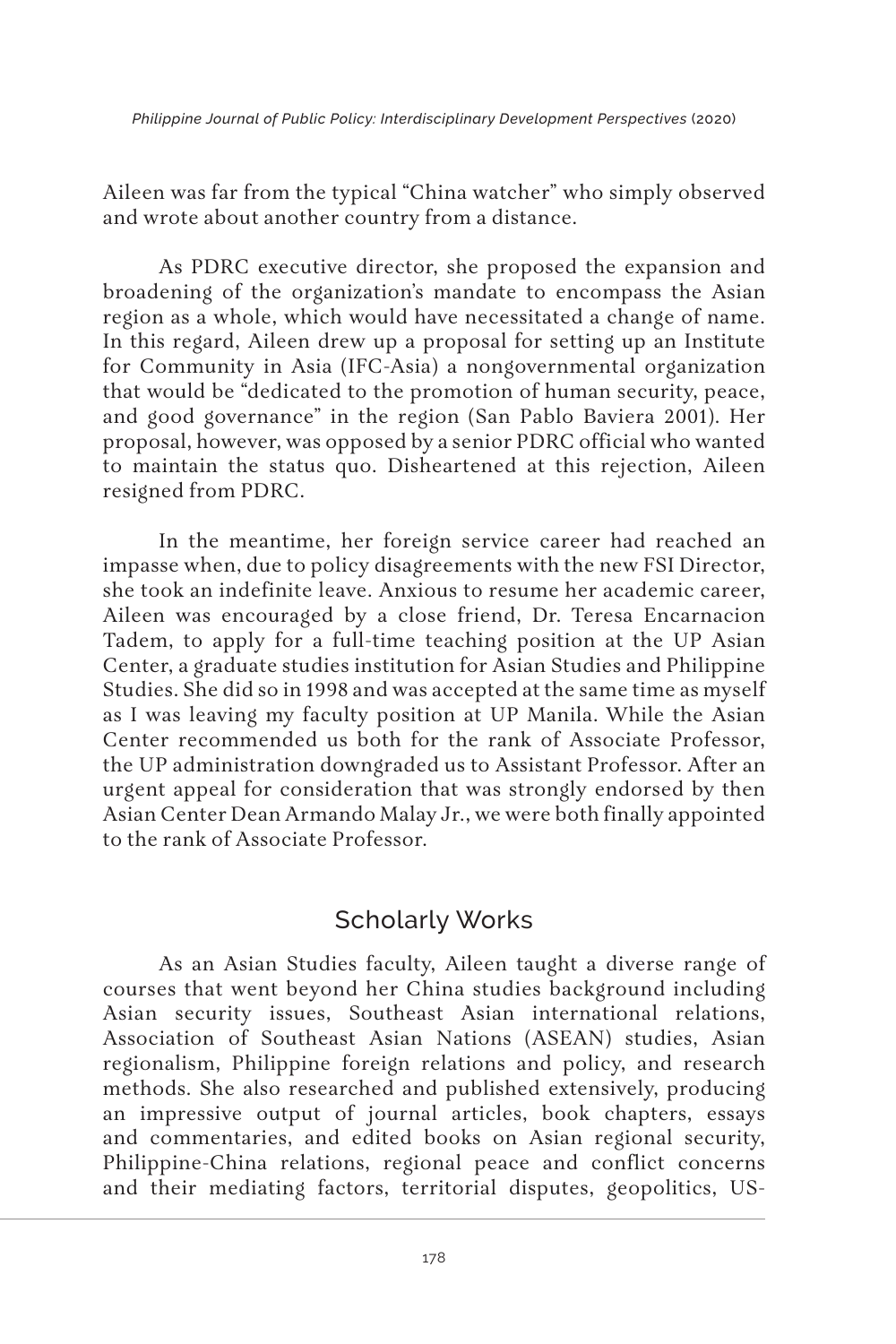Asian relations, multilateralism, Philippine politics, media and public opinion, Chinese investments, and South China Sea issues. In her faculty profile, she listed her varied research interests: contemporary China studies (multidisciplinary), China-Southeast Asia relations, Asia-Pacific security, territorial and maritime disputes, and regional integration. UP conferred on her several academic distinctions including Centennial Professorial Chairs and a dozen or so International Publication Awards. She was promoted to full Professor in 2005.

At the UP Center for Integrative and Development Studies (CIDS), Aileen and I established and co-coordinated the UP CIDS Asia Pacific Studies Program in 1998, which produced scholarly studies on Indonesia, Cambodia, Philippines, and China. Together with Romeo Royandoyan, we both collaborated in producing a comparative study on rural development in China and the Philippines, showing contrasts and similarities between the two countries' experiences. Aileen's part in this 2001 unpublished study was to take a political economy standpoint by examining China's agricultural modernization since 1978 and the strategic shift from centralized planning to a more market-oriented approach and the accompanying state-instituted policy reforms (see San Pablo Baviera, Tadem, and Royandoyan 2001). She lauded China's attainment of basic food security and the provision of basic needs but noted the continuing challenges of periodic disasters, low levels of productivity, product distribution issues, and food consumption patterns.

The UP CIDS Asia Pacific Studies program was supposed to have been devolved to the UP Asian Center as a full-blown research center but a non-comprehending and unappreciative UP administration failed to lend its support to the plan. Other UP CIDS programs that Aileen headed in the last five years were the Foreign Policy Studies Program and the China/Strategic Studies Program. She was also a recipient of the UP CIDS Angara Fellowship Award.

Aileen's academic career took an administrative turn when she was appointed dean of the UP Asian Center in 2003, serving two consecutive three-year terms until 2009. A noteworthy achievement during her six-year tenure was the thoroughgoing and radical overhaul of the 40-year-old Asian Studies curriculum, emphasizing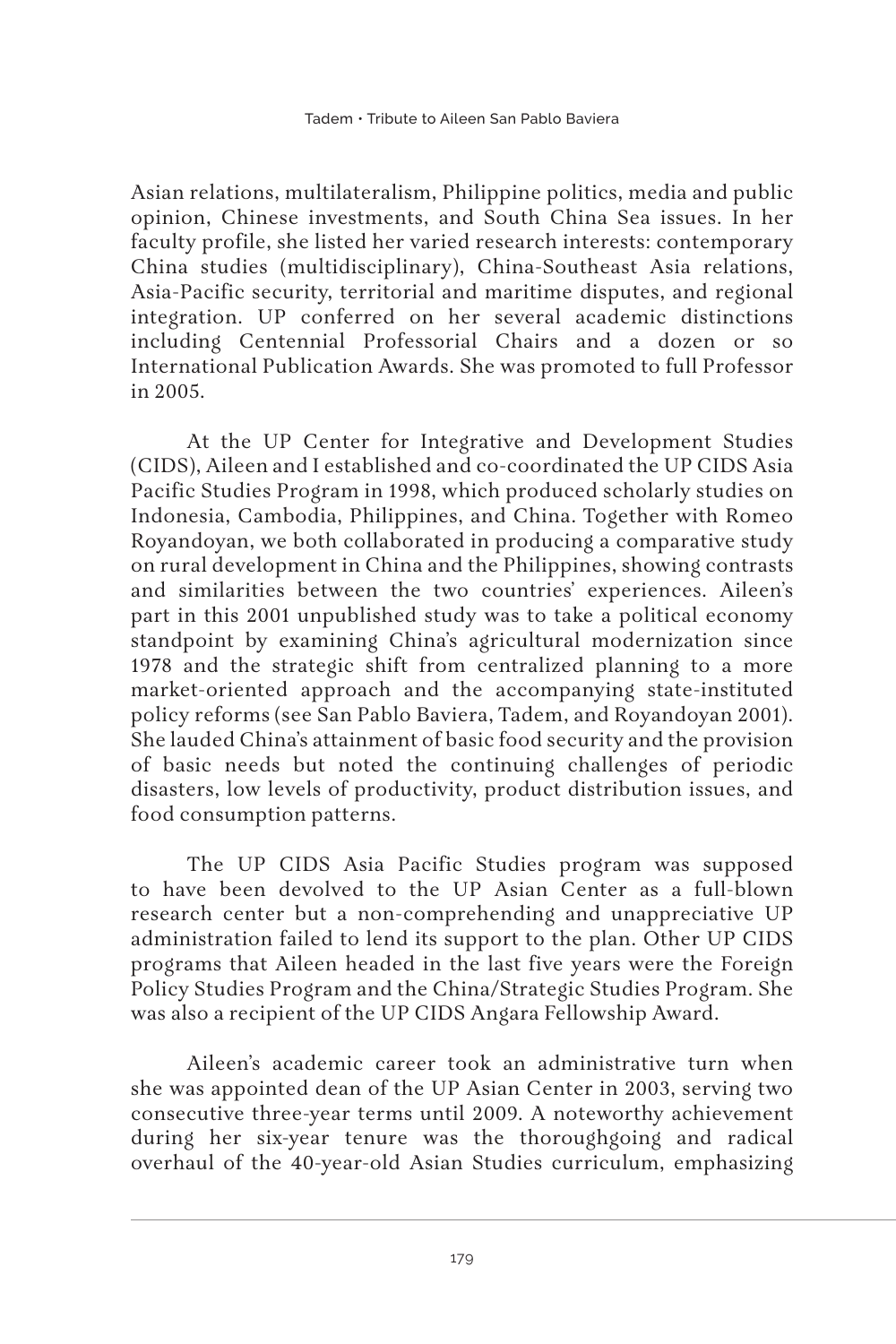and focusing on comparative cross-country and thematic issues and concerns rather than the traditional country-specific studies. I was her assistant dean for academic affairs at that time and assisted her on the curricular revisions. These changes were important and essential given the growing commonalities in sociopolitical and economic problems across societies and regions, new developments in geopolitical issues, and the globalization of markets, communication, and travel which rendered porous existing national boundaries. The Asian Center's Philippine Studies curricular program was also reformatted to include the study and analysis of Philippine issues within an Asian and global context.

The new Asian Center curriculum was also significant as it serendipitously aligned with the comparativist approach in Area Studies advocated by Benedict Anderson as expounded in his 2016 memoirs (see Anderson 2016). Anderson basically rejected the nationstate and nations as basic units of analyses as well as the Eurocentric, liberal, traditional Marxist, and East-West dichotomizing models of conventional Area Studies. Of course, at the time we were constructing the new UP Asian Studies program, we were not aware of Anderson's perspectives or advocacy.

At the UP Asian Center, a major research project Aileen conceptualized, organized, and headed was the "Thematic Assessment of Philippine Foreign Relations, 1946-2008" a three-year study looking at 60 years of Philippine foreign relations with the objective of "identifying present challenges, opportunities, and present analyses and recommendations for policy makers, foreign service officers, program implementors and other stakeholders" (San Pablo-Baviera 2008). The project looked at seven thematic angles: (1) promoting sovereignty, independence and national identity, (2) enhancing security against external challenges, (3) advancing economic growth and sustainable development, (4) democratizing international relations and empowering the people, (5) securing welfare and interests of overseas Filipinos, (6) promoting good neighborly ties with Asia Pacific peoples, and (7) effective governance and management of Philippine foreign relations. Apart from managing the project, Aileen contributed her own study on "Culture, Norms, and Identity in Philippine Foreign Relations: Nation-State in Search of Sovereignty." I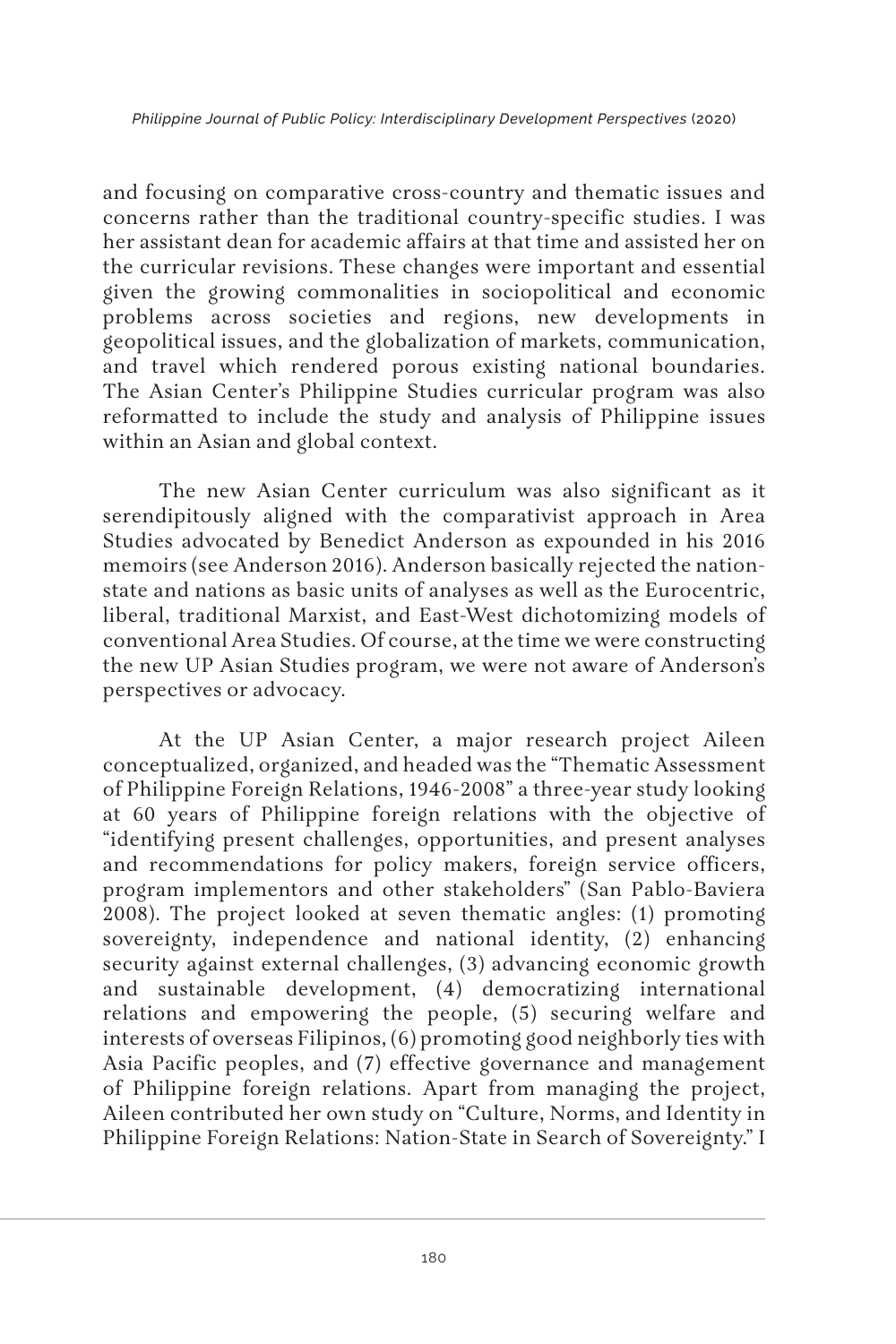participated in this project with a study on "People-to-People Relations and the Challenges of Democratization in the Philippines."

This project was undertaken from 2008-2012 with funding support via a research grant from UP Diliman as part of the university's celebration of its 100-year anniversary, which involved several scholars from various academic disciplines. In more ways than one, the project was pathbreaking in that it veered away from previous works that were primarily chronological narratives "focusing on the state or role of individuals, rather than our progress as a people and nation" (San Pablo-Baviera 2008).

During her deanship, Aileen successfully negotiated with private corporate donors for the construction of a building complex that was meant to house a museum, a 500-seater auditorium, research offices, and a café-restaurant. Completed in 2010, the complex was named the GT-Toyota Asian Cultural Center Building, a move that was fraught with controversy as it was the first time in UP's history that a campus building was named after a private corporation.

Working closely with Aileen provided me an insight into her character as a person. She was probably the most unflappable person I ever knew. As her assistant dean, we would sometimes disagree on some academic or administrative matter. Our arguments would get so heated (or so it felt to me) that I would find myself literally screaming to her face. Would she scream back? Not Aileen. She would remain calm and unperturbed. She would gently and, in an almost motherly tone, reiterate her position and stick to it. Exhausted by my childish screaming, I would then simply retreat back to my desk to heal my "battle" wounds.

## Other Engagements

Beyond her work at the University of the Philippines, Aileen was, at various times, a Visiting Professor at Universiti Malaya, Universiti Kebangsaan Malaysia, and Universiti Pertahanan Nasional Malaysia; Visiting Lecturer at Xiamen University (China) and National Chenchi University (Taiwan); Visiting Fellow at Nanyang Technological University (Singapore) and Japan Institute (Tokyo); and Visiting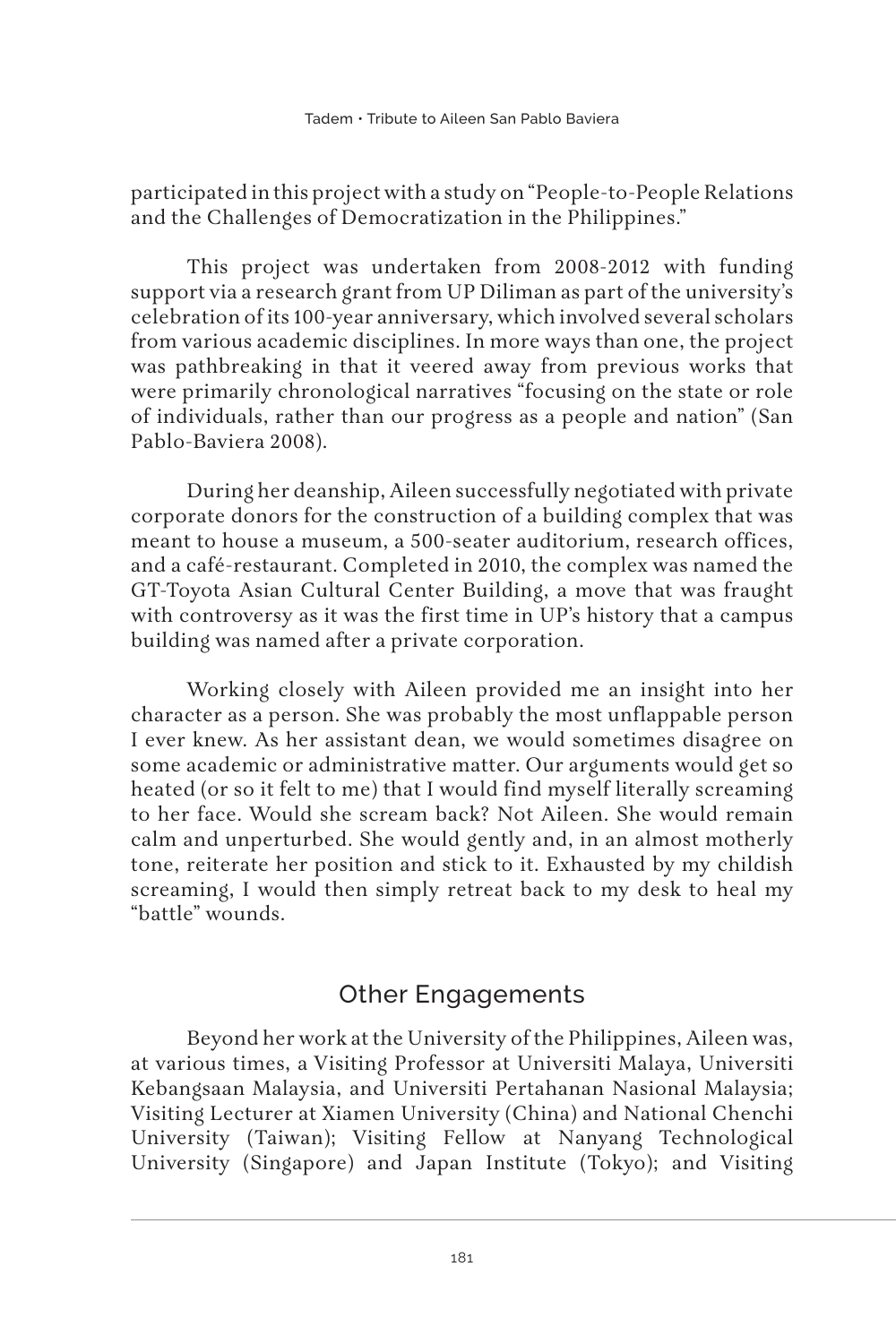Researcher at Beijing University, Shanghai Institute of International Studies, Australian National University, and Griffith University (Australia).

Aileen was also active as board member and later president of the Philippine Association for Chinese Studies (PACS) while continuing development work as a member of the Board of Directors of the famed San Leonardo Rural Bank in Nueva Ecija. The latter engagement was significant as it allowed her to maintain links with progressive Left activists who had gone into development work. The San Leonardo Rural Bank, which was set up by Andres "Boypee" Panganiban (known as the "barefoot banker") would become the model of a "people's bank" that successfully serviced the credit needs of the rural poor, particularly small farmers and community entrepreneurs.

She was also a member of the Philippine Council for Foreign Relations, National Research Council of the Philippines, Strategic Studies Group of the National Defense College of the Philippines, Philippine Political Science Association, Philippine Studies Association, Phi Kappa Phi International Honor Society for the Social Sciences, and the Pi Gamma Mu International Honor Society. She also served as vice president and trustee of Economic, Social and Cultural Rights–Asia, trustee of the Korean Studies Association of the Philippines, and member of the Board of Advisers of the Philippine Navy.

In 2010, she was designated editor-in-chief of the prestigious international journal, *Asian Politics and Policy* published by the Policy Studies Association (PSA) in Washington, D.C. and Wiley Blackwell. The editorship was supposed to be rotated among the many scholars in numerous academic institutions throughout the globe, but Aileen's tenure was so exemplary and productive that the PSA Board decided that she be the permanent Editor-in-Chief.

Within the last five years, Aileen would reestablish her civil society work credentials with her founding in 2014 of the Asia Pacific Pathways for Progress Foundation (APPFI), a research think-tank where she also assumed the post of Executive Director. APPFI's vision was to promote "peace, development and cultural understanding for the Philippines and the Asia Pacific through international dialogue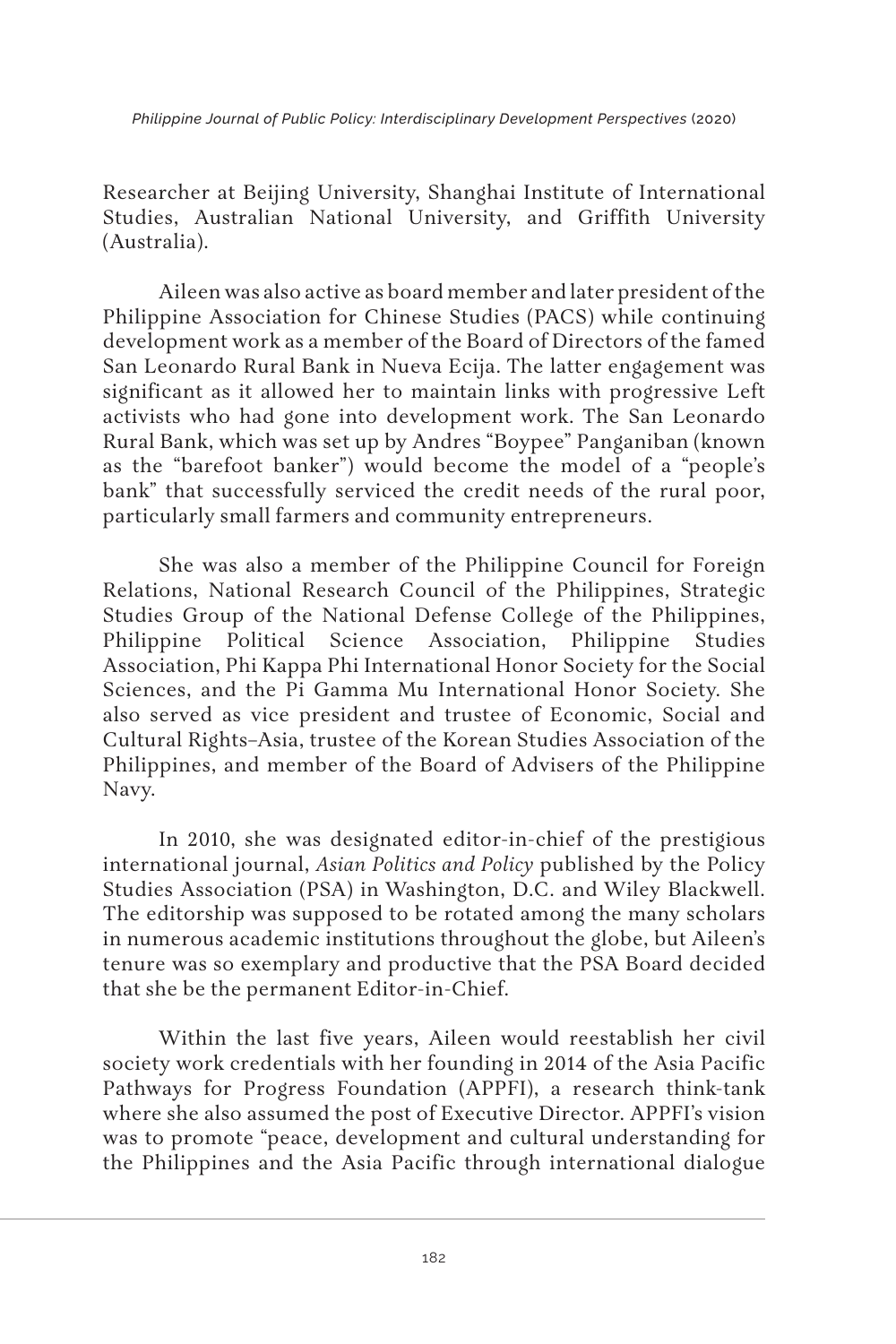and cooperation." Its goals were "(1) to enhance capabilities and promote participation and engagement of stakeholders in regional and international discourses on peace, development and cultural understanding; (2) to promote future-oriented, people-centered, peaceful and independent Philippine foreign relations, and (3) to develop issue-based partnerships and networks among governmental and non-governmental organizations, the private sector, and academic institutions in the Philippines and the Asia Pacific."3

# On Territorial Disputes

During the administration of President Benigno Aquino III (2010–2016), the escalation of conflict between the Philippines and China over competing claims in the South China Sea thrust Aileen San Pablo Baviera to the center stage of an international dispute often characterized by bellicose-patriotic, chauvinist, and racist sentiments on both sides of the disputed sea.4 As states involved in the SCS territorial disputes bunkered down behind divisive concepts such as "absolute territorial integrity" and "inexpugnable boundaries," it would be easy and convenient to ascribe to Aileen the same hard line ultra-nationalist posturing taken by protagonists from both China and the Philippines. Quotes attributed to her such as having "her eyes on China (while) her heart stayed with [Philippines]" and: "if one has to take a side, one must take the side of the Filipino people" (Esmaquel 2020) as well as some of her published works on the issue would seem to support the above assessment.<sup>5</sup>

At this point, however, I would like to throw academic caution aside and speculate that, despite some published accounts that show otherwise, Aileen and I were probably essentially and at heart, on the same page with respect to the Philippines-China conflict, in particular, and territorial disputes, in general. My own position was laid out in a 2019 paper I published:

Conventional discussions on territorial disputes have focused mainly on the issues of nationalism, national identity, sovereignty, territorial integrity, and inviolable state boundaries. Manifestations of chauvinism, racism, and rightwing ultra-nationalism have subsequently surfaced that only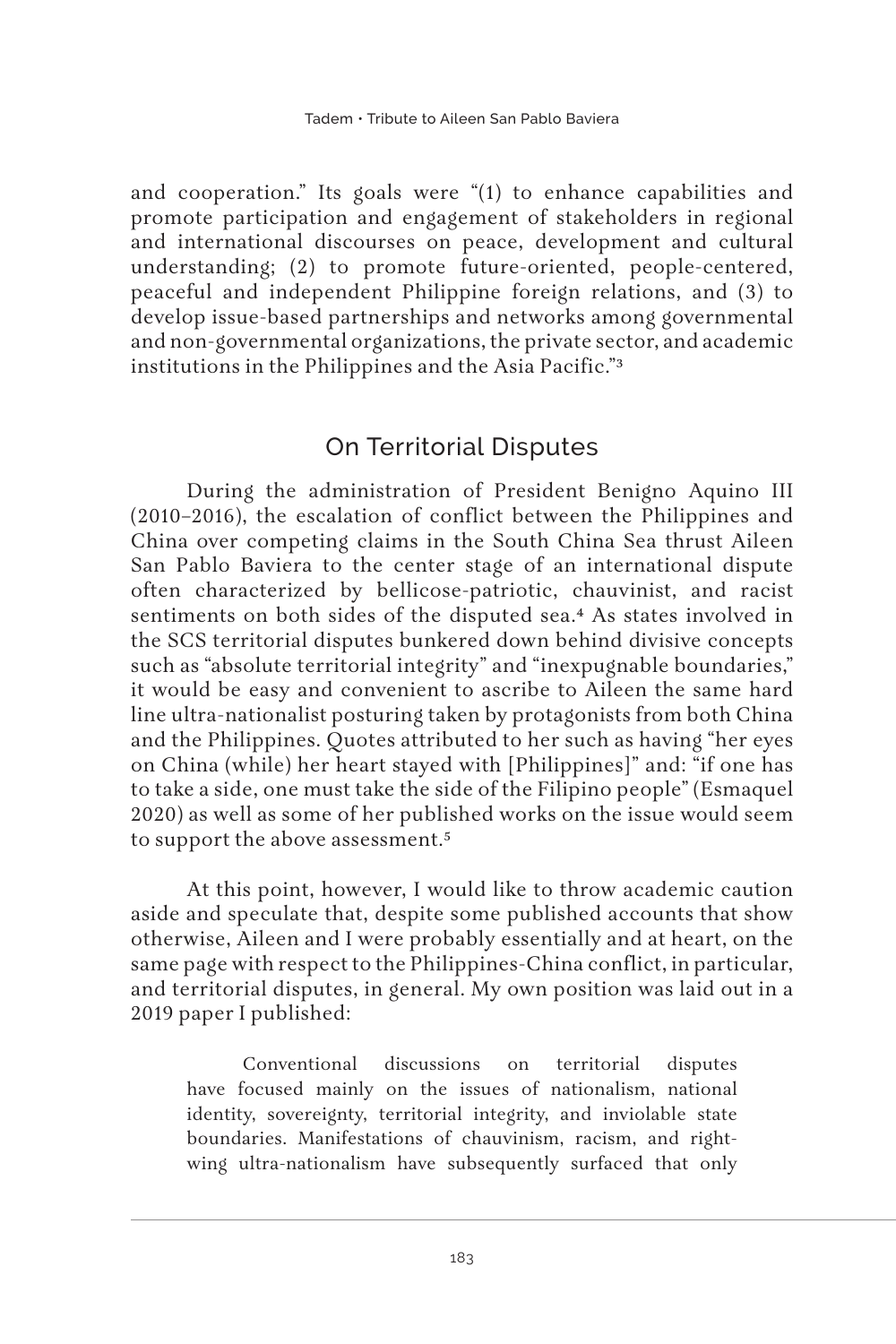serve to heighten conflicts. There is a need to move away from these divisive and counterproductive perspectives and surface alternative approaches anchored on a shared regional identity, common pool resource, common heritage of mankind, joint development, and attention to popular voices. (Tadem 2019)

In a highly refreshing and deeply personal article published in 2016, Aileen wrote her innermost thoughts on the South China Sea dispute, revealing a more enlightened and non-nation-state-centric view. As various claimant states (including the Philippines) "quarreled over the reefs, waters, and resources of the South China Sea", she wrote<sup>6</sup>:

It seems that governments have let their primordial territorial instincts rule them. There is folly in this. They seek control of the waters, as if oceans could be tamed, claimed, and then fenced off like the land. In truth, no one knows exactly what they are claiming. Much of the marine life in the depths of the South China Sea remains unexplored. The fish that traverse these seas migrate from one part to another, recognising no boundaries other than those created by changes in the temperature of the water column. (San Pablo Baviera 2016)

Flying over the disputed seas and "looking out into the seemingly limitless ocean," Aileen was engulfed by "a sense of being free from territorial boundaries" and "how being creatures of the land has taught most of us to think in terms of the state and its narrow interests" (San Pablo Baviera 2016).

As I look down at the smallness of the land features, and the distances between them in proportion to the vast expanse of ocean, I cannot help but think of how presumptuous and foolish men are to think that this all belongs to certain countries because once upon a time, some person named or mapped or fished or navigated here before anyone else did. These reefs and shoals, these waters, were here long before today's modern nation-states emerged, and they will be here long after many have passed from the scene. I envy the free creatures of the sea, for we creatures of the land have become captive of our own illusions of conquest and control. (San Pablo Baviera 2016)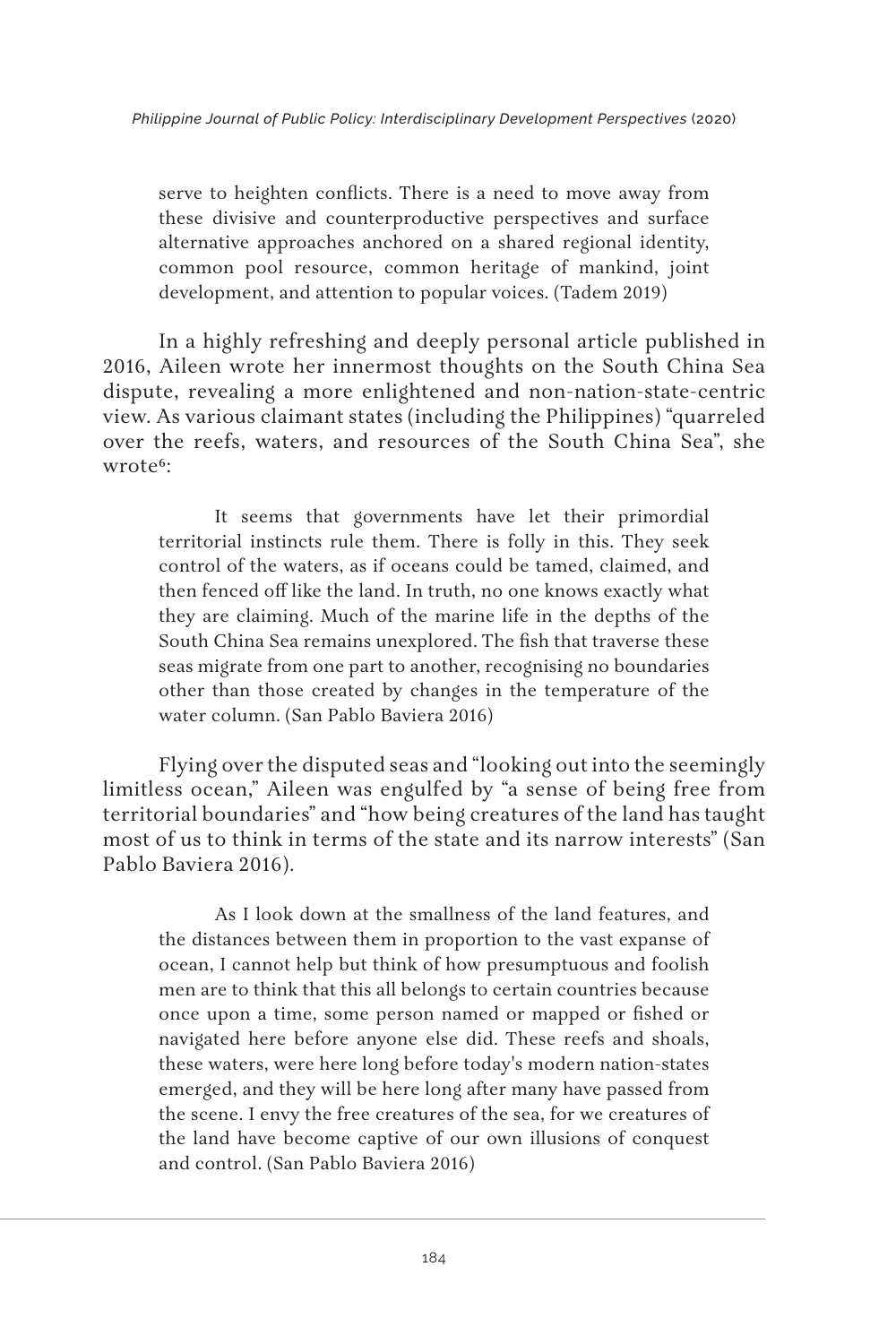In the conclusion to my 2019 policy brief, I called for giving more attention to people-to-people concerns and people-centered approaches and argued that "notions of absolute sovereignty and permanent territorial rights are counter-productive and their uncompromising assertion will only lead at best to an uncomfortable stalemate or worse, outright war" (Tadem 2019).

# Rethinking the Revolution

Aileen's revolutionary career within the CPP-NDF network underwent profound changes. The hardline position taken by the party leadership on the China question in the 1980s had disappointed her as her experience in China and her direct observations of the Maoist line taught her otherwise. She was also skeptical of the extent of the impact of Marxist ideas and practice on Chinese leaders and society and wondered whether this could also be said of the Philippine experience. In her published reactions to a 2010 paper by Caroline S. Hau on the "Chinese Question and Marxism," Aileen mused:

If eighty years of Marxism in China may have failed to plant very firmly the seeds of this philosophy given that there were reversals in Chinese Communism in the last thirty years, what are the chances of it moving forward in the Philippine setting? Considering our own varied cultural and intellectual traditions, our tendency of parochialism, our inability to draw upon our own past and to look toward the far future, and our apparent resistance to civic ideals? (San Pablo Baviera 2010)

According to a former comrade, the CPP-NDF split in the early 1990s further alienated Aileen and she maintained her distance from both factions, the so-called "reaffirmists" and the "rejectionists" while keeping her personal friendships with individuals from both blocs. The former comrade believes that while she was critical of the CPP-NDF's post-1990s strategic direction, she remained to the end a radical and a revolutionary at heart.

Aileen also bemoaned the Philippine Left's ceding mainstream politics to the elite classes while being embroiled in dogmatic and petty sectarian disputes. Finally, true to her training in evidence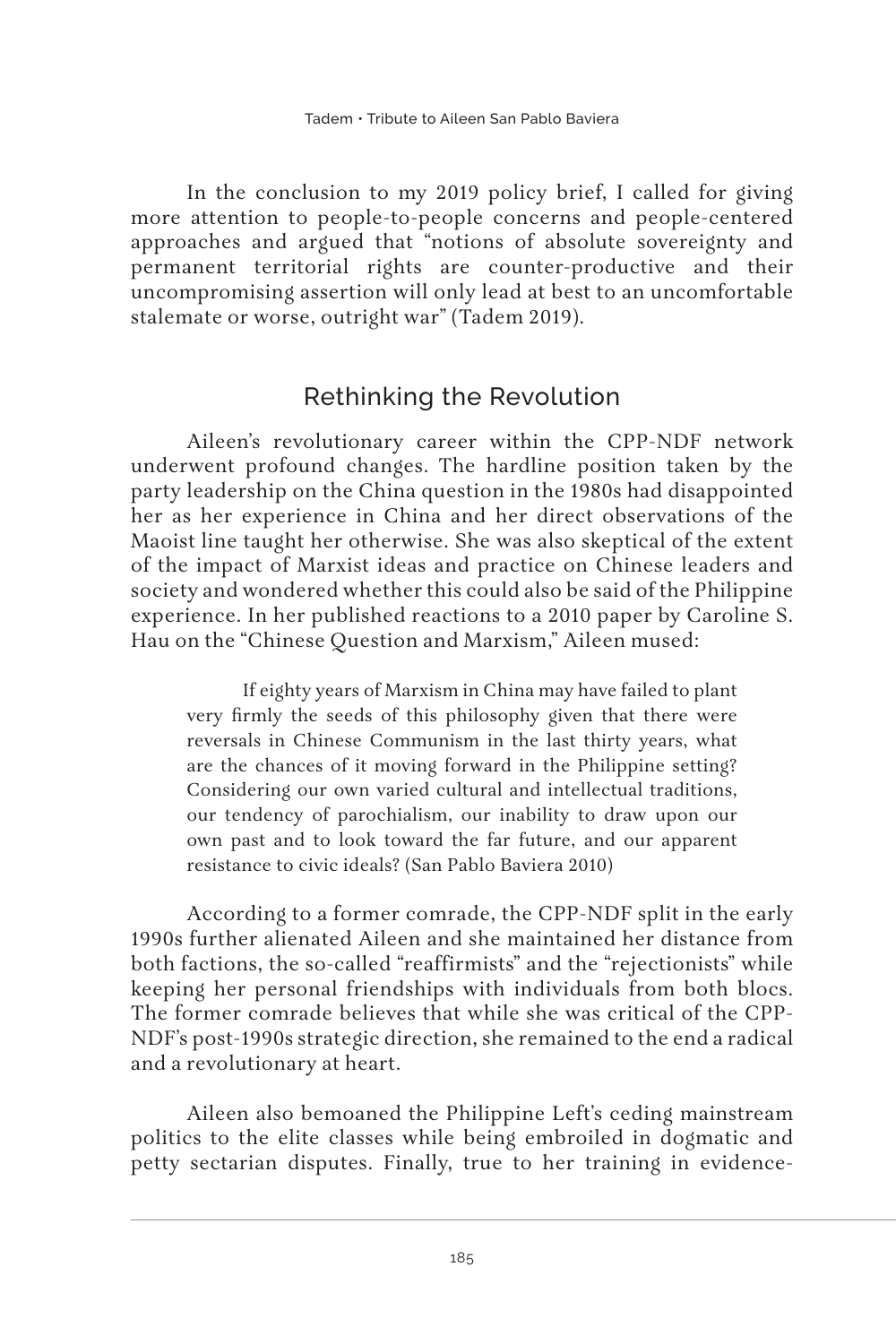based research, she would refer to China's path to socialism with Chinese characteristics as a model for the Philippine Left to pursue. By that, she meant that in developing its strategies and plans of action, the Philippine Left should always consider and fully appreciate the specific historical, cultural, and social context of Philippine society and its peoples.

# The Final Days

In early March 2020, Aileen left for Paris, France to participate in a 10-day training course. On March 6, 2020, from her billeted hotel at the *Le Cercle National des Armees*, she reported on her Facebook page that she was

Holding meetings at Ecole Militaire. Founded in 1750 by King Louis XV, the École Militaire is a vast complex of buildings housing various military training facilities. It is located in the 7th arrondissement of Paris, France, southeast of the Champ de Mars. Napoleon Bonaparte was among the school's students.

On March 12, 2020, she posted the following ominous message:

Hi, guys. *Kuwento ko lang* (I just would like to share) that I am returning from Paris tonight and will self-quarantine. I was there supposedly for a 10-day course. Four days into the program, one of our participants, Dr. Alan Ortiz caught COVID-19. He is still in the ICU under induced coma. Our program was suspended, we went into self-quarantine in our hotels immediately; hotel staff were so concerned; and then our hosts couldn't wait to get rid of us. No fun, this trip!! Praying for Alan's recovery.

From the Ninoy Aquino International Airport, Aileen went home to pick up some clothes and other necessities and immediately had herself confined at the San Lazaro Hospital in Manila. On March 17, 2020, she wrote what was to be her last message to friends and colleagues:

Hello. As some of you already know, I will be out of commission for some weeks. During our recent visit to Paris, Dr. Alan Ortiz became infected with COVID-19. He is in hospital still,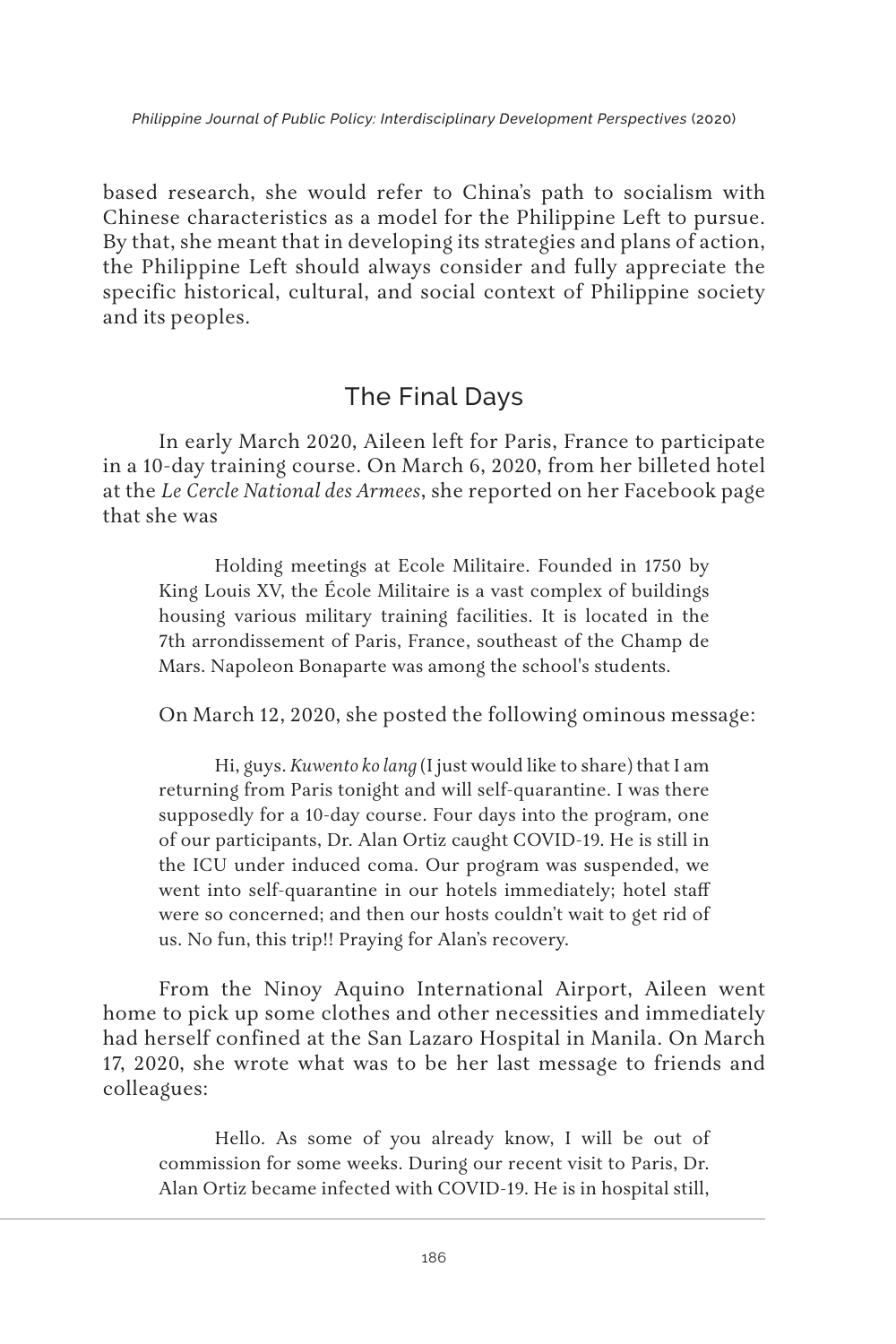in critical condition. I myself tested positive and following my return to Manila checked myself in at San Lazaro. My children are under quarantine at home, thankfully, still no symptoms. Just thought to let everyone know but would appreciate if you can help keep it quiet. There's enough stress to deal with. I hope you are all fine. Do take care.

Her daughter, Mara Yasmin, reported that "she was okay only with fever and light cough for a couple of days at the hospital. It was only in the last two days that she started to get worse with nausea and pneumonia. It went downhill very fast."

Aileen San Pablo Baviera was born on August 26, 1959 in Manila. She died in the early morning hours of March 21, 2020 at the age of 60 from severe pneumonia related to COVID-19.

Let me end this dissident tribute with a quote from William Shakespeare:

> Farewell, my sister, fare thee well. The elements be kind to thee and make Thy spirits all of comfort: fare thee well.

**Eduardo C. Tadem, Ph.D.,** is Convenor of the Program on Alternative Development, University of the Philippines Center for Integrative and Development Studies (UP CIDS AltDev) and a retired Professor of Asian Studies at UP Diliman.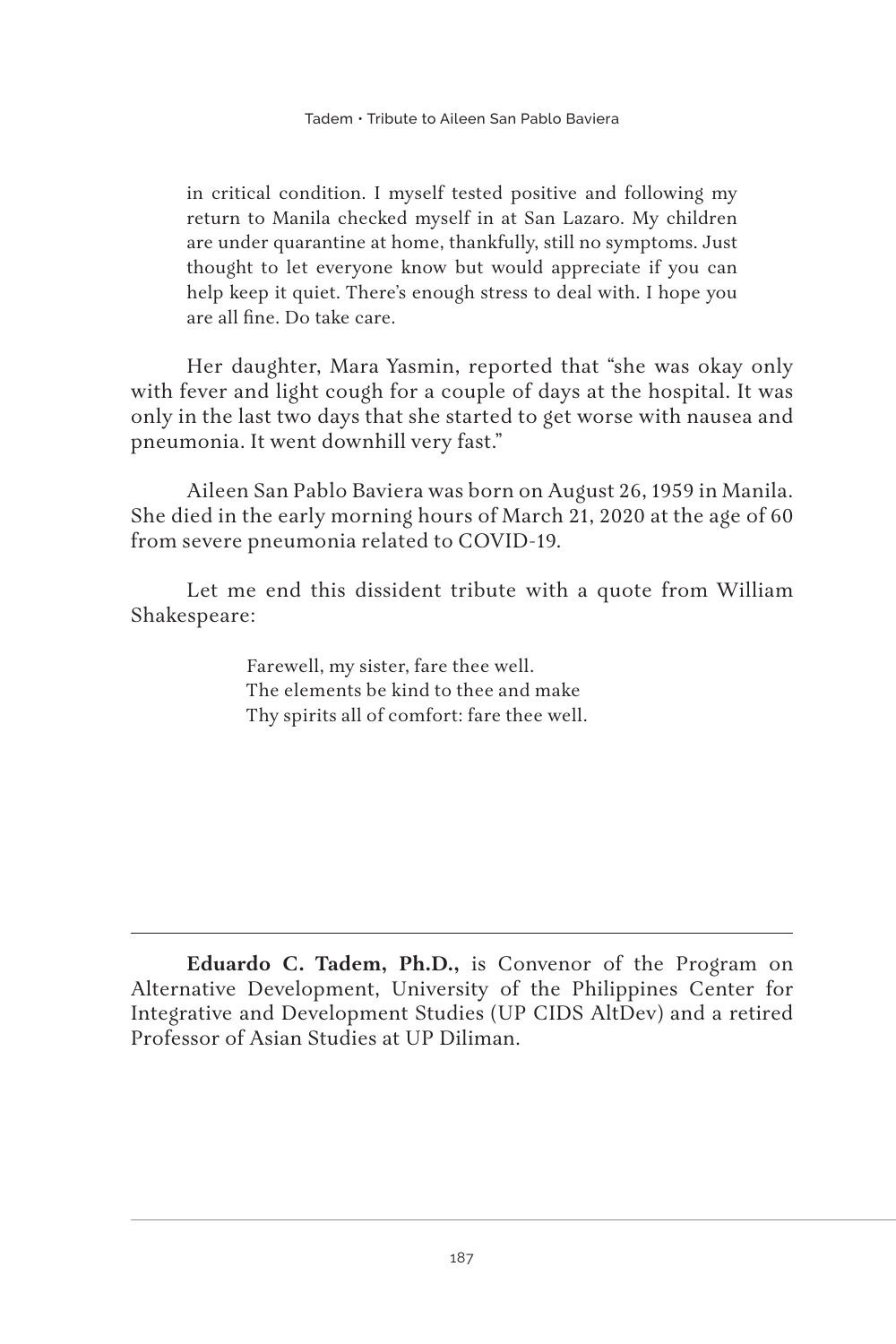#### Notes

1. An abridged version of this tribute was published online in Rappler on March 25, 2020 as "Aileen San Pablo Baviera: Revolutionary at heart, more than a China watcher" (see Tadem 2020).

2. For an excellent summary of Aileen's more significant scholarly works, see "A Multilateral Life: Aileen S.P. Baviera, Ph.D. (1959-2020)." The piece was written by Janus Nolasco, managing editor of *Asian Studies: Journal of Critical Perspectives on Asia.*

3. The APPFI vision and goals can be found in its website: https://www. appfi.ph/.

4. Other countries, of course, are part of the dispute, (i.e., Vietnam, Malaysia, Indonesia, Brunei and Taiwan) but the Philippine-China conflict has been the most contentious and attracted the most media attention.

5. See for example, San Pablo Baviera and Batongbacal (2013), which, though disclaiming to represent the position of the Philippine government, actually takes Manila's side in most aspects of the China-Philippines dispute.

6. Thanks to Janus Nolasco for directing me to this article.

#### References

Anderson, Benedict. 2016**.** *A Life Beyond Boundaries: A Memoir*. London: Verso.

- Esmaquel, Paterno. 2020. "Aileen Baviera, 60: Her Eyes were on China, Her Heart Stayed with PH." *Rappler,* March 21, 2020. https://www.rappler. com/nation/255384-china-expert-aileen-baviera-obituary**.**
- Nolasco, Janus. 2020. "A Multilateral Life: Aileen Baviera, PhD (1959–2020)." *Asian Center*, March 21. https://ac.upd.edu.ph/index.php/resources/newsannouncements/2100-aileen-baviera-tribute-asian-center.
- San Pablo Baviera, Aileen. 2001. "Proposal for an Institute for Community in Asia (IFC-Asia)." Typescript.
- ———. 2008. "Thematic Assessment of Philippine Foreign Relations: 1946– Present." PowerPoint presentation at the Department of Foreign Affairs.
- ———. 2010. "Review of Caroline S. Hau, *The Chinese Question: A Marxist Interpretation*." In *Marxism in the Philippines: Continuing Engagements*, edited by Teresa S. Encarnacion Tadem and Laura L. Samson. Manila: Anvil Publishing.